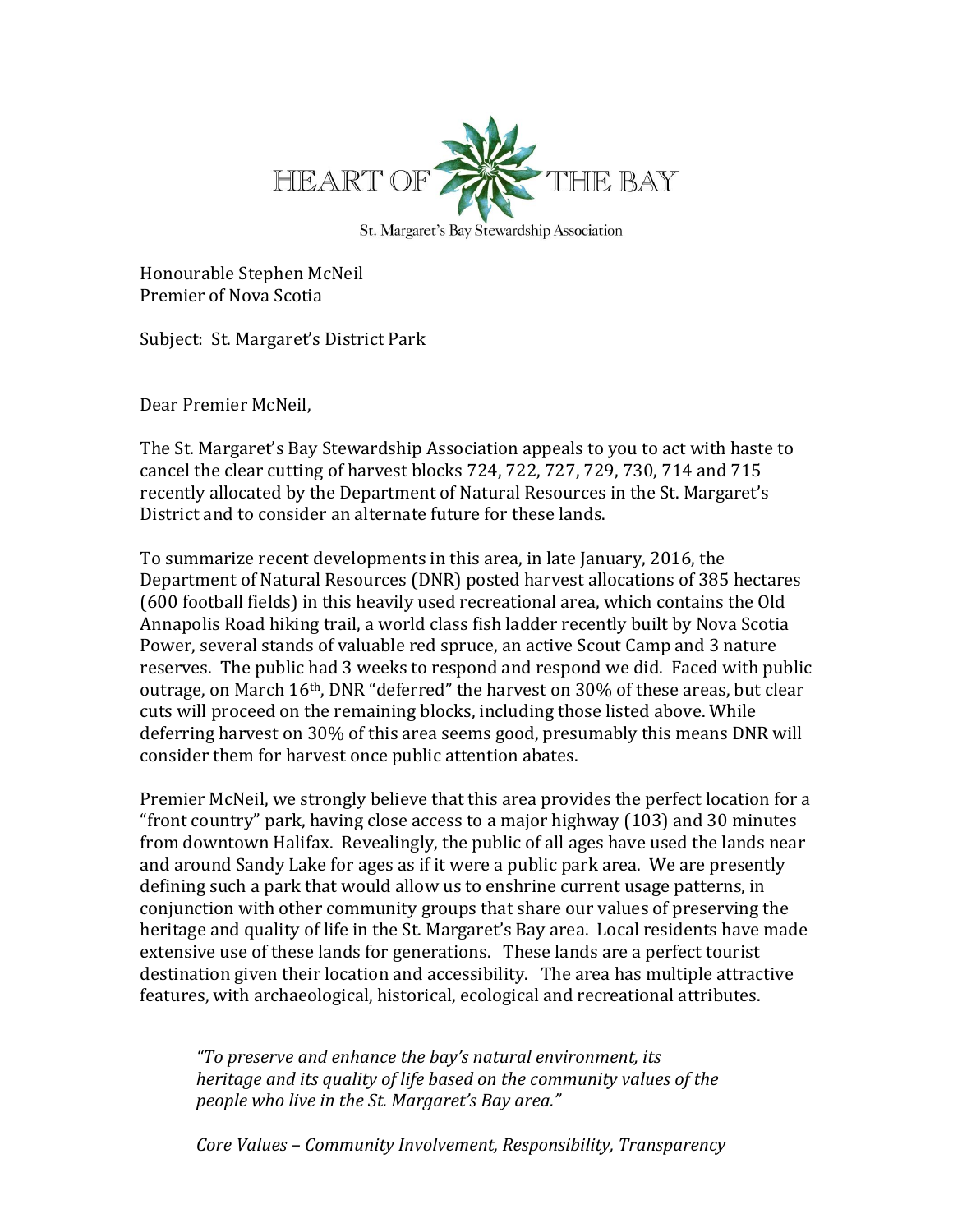The impressive fish ladder would be of considerable interest to visitors. These attractive features would be lost if the blocks listed above were clear cut. While in the rest of Nova Scotia, 30% of crown land is protected or in parks, in the former Mersey lands in the St. Margaret's district there are no parks and less than 10% of the land is protected. Ray Ivany's seminal report, Our New Economy, identified tourism as a major growth area. Very few tourists would want to visit clear cuts.

The Stewardship Association's mission statement is "To preserve and enhance the Bay's natural environment, its heritage and its quality of life based on the community values of the people who live in the St. Margaret's Bay area". The St. Margaret's Bay community has worked hard to try to provide input into the management of these lands. A few years ago, efforts by the people of St. Margaret's Bay to establish a Community Forest on these lands received extensive backing from Halifax's mayor and councillors, from 60 prominent NGO's and community organisations, and from hundreds of residents: however, DNR flatly rejected this proposed community forest. Our further efforts to participate with other stakeholders in the management of this forest were marginalized. As we see it, the problem is that DNR manages these public lands as if they only represent sources of fibre and forest biomass, even though the classification of these lands indicates that they have multiple values. DNR is clearly unable or unwilling to collaborate with communities despite the precise commitment in their own 10-year guiding policy plan – The Natural Resources Strategy. Rather, they seem to see one group of stakeholders – the forestry/biomass industry – as the only stakeholder to consider.

Given this impasse, the St. Margaret's Bay Stewardship Association is appealing directly to you, Premier McNeil, to cancel the clear cuts of harvest blocks 724, 722, 727, 729, 730, 714 and 715 foreseen by DNR. The SMBSA requests a meeting with you, before the opening of the provincial legislature, to allow us to present our proposal of a park that will allow the multiple values of these lands to be enjoyed by future generations.

Sincerely,

Eileen M. Cody and Kellie Allen, co-chairs St. Margaret's Bay Stewardship Association *www.heartofthebay.ca;* 

emcody25@hotmail.com; (902)823-1993; kellie@allen.net; (902) 442-9144; cc Minister Hines, Minister Miller

*"To preserve and enhance the bay's natural environment, its heritage and its quality of life based on the community values of the people who live in the St. Margaret's Bay area."* 

*Core Values – Community Involvement, Responsibility, Transparency*